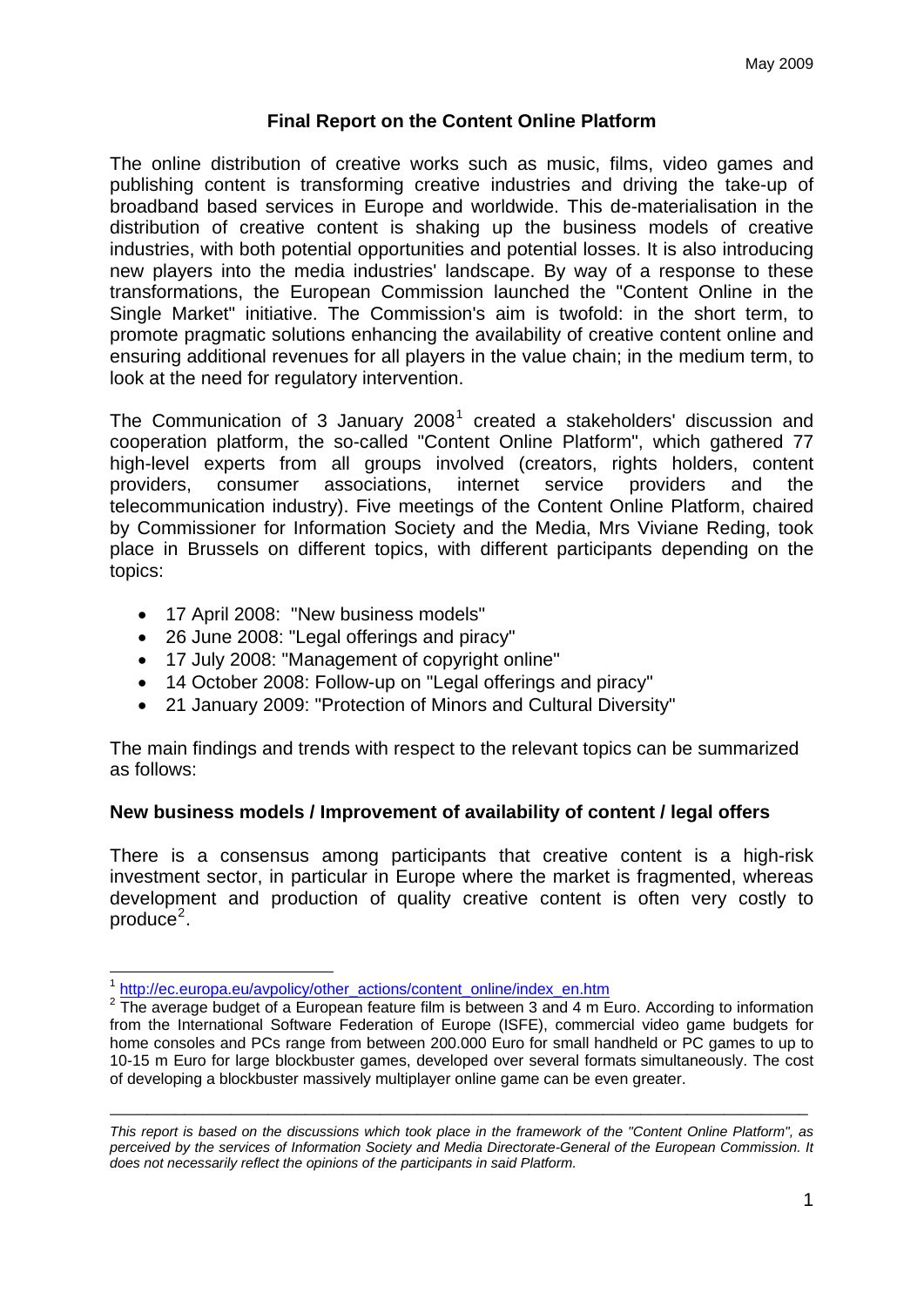Due to the "prototype" business model widely applicable to creative content in Europe, it is difficult to attract risk capital for new online business models and it is difficult in the short term to finance the transition to digital distribution with the revenues of physical sales as these are shrinking for several types of content – this does not seem to apply to videogames, that were "born digital", nor to books whose physical sales remain stable and even increase in some markets.

A much debated question among the Platform participants was the possible monetisation of "user created content". Established business models of the traditional media companies are based on highly evolved approaches to advertising and subscription models - models which themselves are built upon the presumptions of both the ownership or control of intellectual property (i.e. content) and the ownership or control of expensive distribution networks (so that the content can reach the audience). New entrants in the media industry such as YouTube have exploited increasing demand for user-created content whereas the established, traditional media companies have taken longer to exploit these kinds of opportunities. The demand for user-created content is more about creating a "playing field" for visitors rather than creating material for them to consume. A parallel development can be seen in the video game industry where massively multiplayer online role-playing games (MMORPG) give the player a large amount of freedom and essential parts of the games are actually built by the players themselves.

Considering the huge differences in production budget according to the type of creative content, there is probably no "one size fits all" answer to this question. Whereas more and more business models integrate advertising revenues, most costly quality / premium content will certainly continue to be paid-content, either on "pay-per-consumption" or on subscription basis. In that respect, participants in the Platform agree that a considerable proportion of consumers are increasingly willing to pay for legal online offerings, notably live entertainment, and to accept limitations to the availability of content for free, provided it is priced accurately, and even to pay more for niche content This is the case with paying archive services of certain newspapers and certain video-on-demand services, for instance.

However, in a digital landscape marked by seamlessness (fixed-mobile convergence, mobile TV, mobile internet, multiplication of devices enabling creative content consumption), consumers expect easy access and cross-platform availability, including across borders. This is a particular challenge for cinematographic content where a scheme of release windows often applies, originating in the current financing model of the film industry (although it is worth noting that the film industry has started to foreshorten the release window scheme in order to favour video-on-demand). This also raises the question of copying restrictions for legally acquired content. On this last point, it is interesting to note that the heated debate on the use of technical protection measures seems to be behind us, with the acknowledgment that here as well there is no "one size fits all" answer: while Technical Protection Measures (TPMs) are less used for music, they remain essential for films. Other points made by the Platform and related to the move to seamlessness include the advantages of relying on open standards and the necessary debate on personal data made

*This report is based on the discussions which took place in the framework of the "Content Online Platform", as perceived by the services of Information Society and Media Directorate-General of the European Commission. It does not necessarily reflect the opinions of the participants in said Platform.*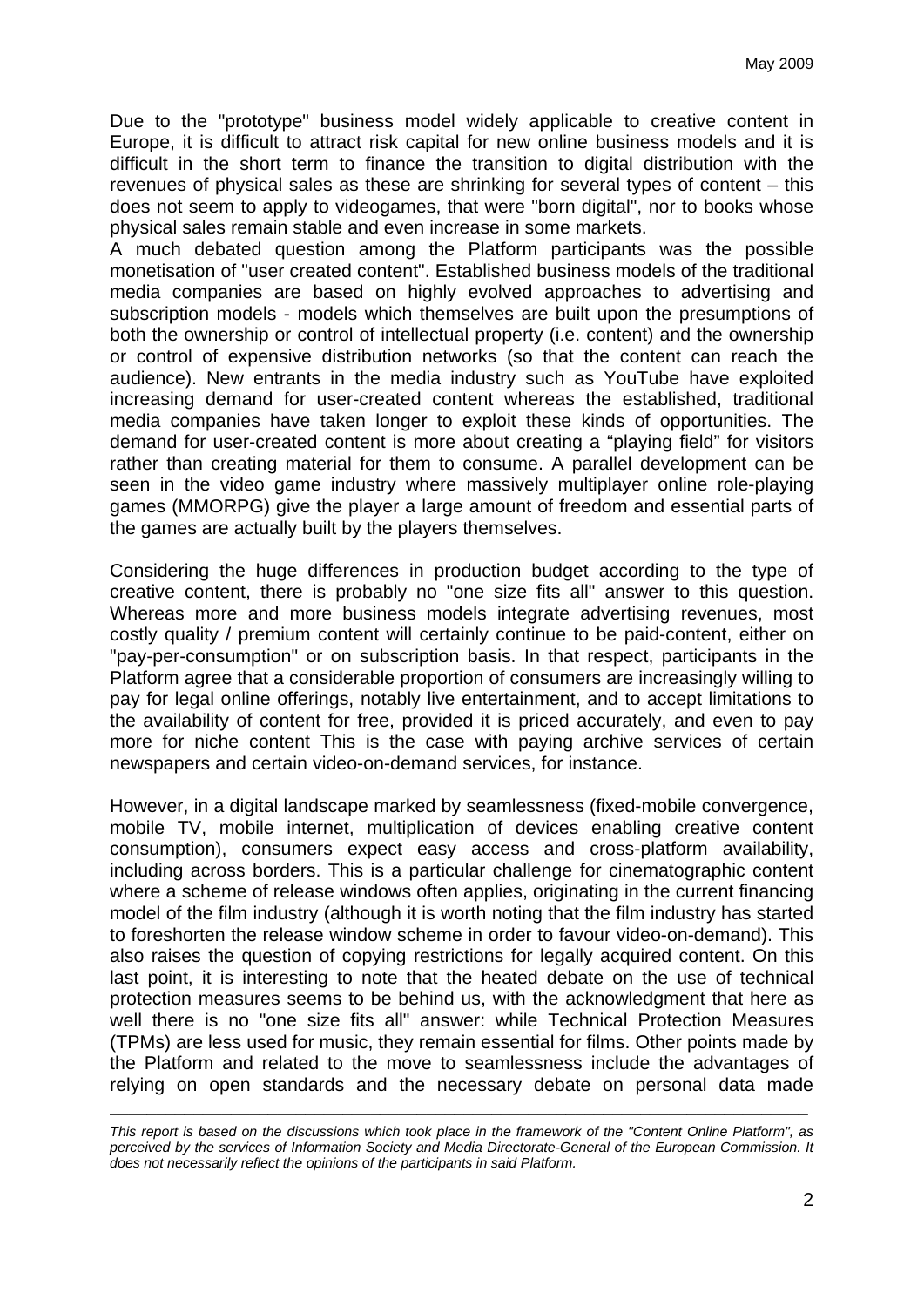available by consumers, both as regards the value of these data - giving personal information as a form of payment - and as regards privacy.

## **Management of copyright online**

1

For creative industries, which are based on copyright, i.e. the right to monetise the consumption / reuse of the works they have produced, digital distribution poses interlocking challenges. These include loss of control of the copying process - beyond the pre-existing private copy model - due to the technical ease of making and disseminating digital copies, the steadily increasing capacity of communication networks and the widespread deep-linking of content enabled by search engines. This has caused disputes between newspaper publishers and search engines.

The shift towards "de-territorialisation" of content distribution merited special consideration. It responds to consumers' desire for seamlessness and to benefit from the opportunities that can arise from a unified content market. These challenges were taken up by participants' debate on current licensing mechanisms and their possible improvement.

As regards cross-border rights clearance, the situation appears to be confused: in the music sector, legal incentives, such as the 2005 Online Music Recommendation adopted by the European Commission<sup>[3](#page-2-0)</sup>, have not met with approval from all stakeholders. There is a need to reassess cross-border licensing in the music sector. This issue remains to be tackled in the audiovisual sector, where the potential of multi-territory licensing has been so far, for linguistic and cultural reasons, mainly applied on a regional or otherwise limited basis (Scandinavia, Baltic States). This move towards more multi-territorial licences should, according to some participants in the Platform, be supported by a European database for creative content that would help to identify rights holders and deliver all necessary information for licensing and rights management.

On the issue of cross-border licenses, the discussions within the Platform have shown the need to look at pragmatic solutions and to encourage their use. Thus, the Commission has mandated a study on multi-territory copyright licensing for audiovisual works, focusing on legal, economic and cultural aspects. This study is undertaking an analysis of the legal framework and licensing practices for online distribution of audiovisual works. It will also provide a detailed description of the structure of the online distribution sector and the relevant market in the EU Member States. The study will in addition analyse the main challenges for the development of a multi-territory distribution business model and its economic and cultural consequences. Looking beyond this study, whose final results should become

<span id="page-2-0"></span><sup>&</sup>lt;sup>3</sup> Commission Recommendation of 18 October 2005 on collective cross-border management of copyright and related rights for legitimate online music services (2005/737/EC) (http://eur-lex.europa.eu/LexUriServ/site/en/oj/2005/l\_276/l\_27620051021en00540057.pdf)

*This report is based on the discussions which took place in the framework of the "Content Online Platform", as perceived by the services of Information Society and Media Directorate-General of the European Commission. It does not necessarily reflect the opinions of the participants in said Platform.*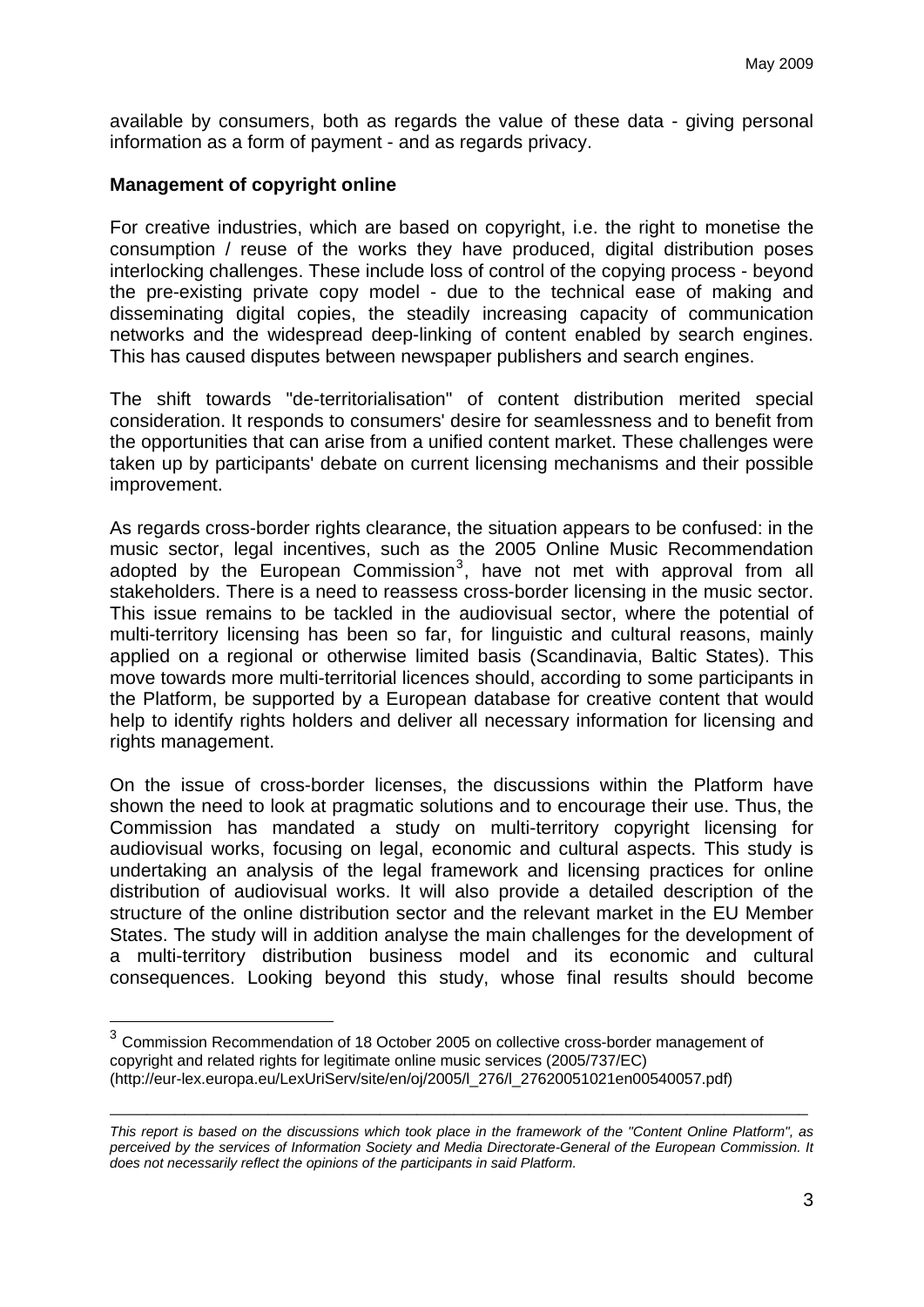available by early 2010, the Commission's services intend to continue the debate in the course of 2009 by consulting all stakeholders, Members of the Parliament and Member States.

As mentioned previously, the question of the use of Digital Rights Management Systems (DRMs) and associated TPMs has only been a side issue in the Platform discussions, at a time when indeed a large part of the music sector is moving away from such systems. However, discussions confirmed that they remain necessary for the film industry in order to safeguard the possibility of a return on investment. Platform participants joined the wide consensus on the need that, in case DRMs / TPMs *are* used, consumers must know what they can do and what they cannot do with the content - copy restrictions etc. - and DRMs should be as interoperable as possible, allowing portability of content from one device to another.

## **Piracy**

As regards the fight against piracy, there is no consensus on the remedies in view of the different visions of stakeholders regarding the future management of intellectual property rights in the digital age. Only the following points seemed to meet with majority agreement:

- the creation of legitimate, attractive and consumer-friendly offers is a necessary and systemic part of ensuring, in a sustainable way, respect for intellectual property rights in the digital age;
- stakeholders should better cooperate with each other to ensure respect for intellectual property rights;
- there should be more awareness-raising as to the importance of intellectual property rights and the consequences of "piracy" for the creative industries;
- the different approaches to tackling "piracy" emerging in the Member States were discussed, several of which integrate one or more features described above. Some participants pointed out that widely varying approaches in the Member States could make the development of succesful cross-border business models more difficult.

The Platform took note of a number of practical questions that need to be resolved in any case, whether new legislative approachs or self- or co-regulatory initiatives should be chosen in the future at national or EU level. This includes finding a workable solution as regards the identification of the "real" infringer, foreseeing a system to split costs between rights holders and ISPs, and making sure that decisions as to whether the use of the content is illicit or not are based on evidence. On this last point, the Platform debated the reliability of content recognition techniques such as "watermarking" and "fingerprinting", which allow identifying and retrieving content used illicitly, generally concluding that these are promising and useful instruments for the protection of intellectual property rights, with even a

*This report is based on the discussions which took place in the framework of the "Content Online Platform", as perceived by the services of Information Society and Media Directorate-General of the European Commission. It does not necessarily reflect the opinions of the participants in said Platform.*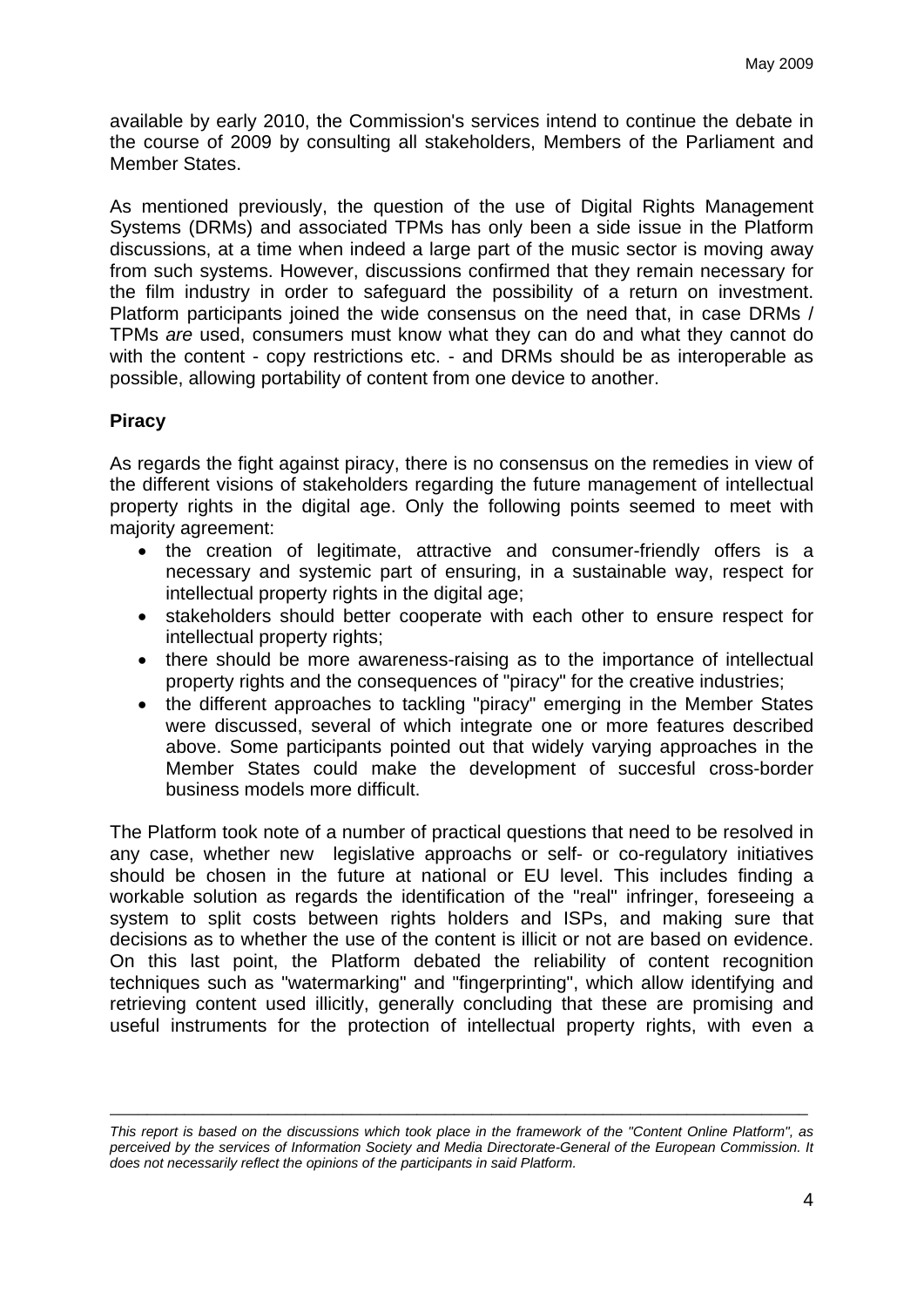potential to help with the construction of monetisation models for content<sup>[4](#page-4-0)</sup>. The importance of common or compatible standards was underlined in this respect.

In summary, it appears to be difficult at this point in time to strike the right balance between all interests involved. It could be a mistake to see issues such as "piracy", access to content, DRM, private copying and levies as issues that require a "deal" between *two* camps only. A *third* camp is regularly missing in these debates: the consumer. A broader debate therefore appears to be needed on the future of intellectual property rights in a single online market for consumers.

#### **Protection of Minors**

1

Platform participants debated in particular the following topics: how to improve media and digital literacy, how to enhance parents' awareness as to the risks and existing protection tools, how to better share responsibility between all stakeholders, the advantages of co- and self-regulation versus regulation and the means to encourage more positive and appropriate content for minors.

There was a consensus among participants that technical solutions to protect minors in the online environment are available, notably "black lists" that are updated on a regular basis and indicate forbidden websites or websites which are deemed undesired by parents. However, one should look more at increasing "positive" offers for minors, to deflect their interest away from harmful content. There are also interesting examples of specific search engines specialised in suitable content for children, in Germany and in the Netherlands. More generally, this raises the question of content classification. Participants in the Platform agreed that the goal of a pan-European dimension appears very difficult, given the different moral and ethical sensibilities in the Member States. Video games are the exception, given that PEGI and PEGI Online do apply in the vast majority of Member States.

A specific focus of the Platform's discussions was on online games, and on so-called "casual" online games, which are mostly offered for free, have easy rules and a game-play that can be completed speedily. These characteristics make them particularly attractive for minors. Casual games are an interesting case where creative content developed by amateur or small-scale producers spreads much more quickly than co-regulatory initiatives aiming at protection of minors can realistically operate. In this specific case, the self-regulatory PEGI Online system - conceived for online games - faces in particular implementation difficulties in respect of casual games.

<span id="page-4-0"></span> $4$  One operator of a video sharing website uses a system which can be summarized as the "track, monetise or block - approach": When confronted with the use of copyrighted content, the operator provides the rights holders with the necessary tools to identify their works. The rights holders can then decide if he wishes to monitor the use of the content, whether he wishes to make money out of his content at the video sharing website via advertising revenues or whether the content should simply be blocked from the service.

*This report is based on the discussions which took place in the framework of the "Content Online Platform", as perceived by the services of Information Society and Media Directorate-General of the European Commission. It does not necessarily reflect the opinions of the participants in said Platform.*